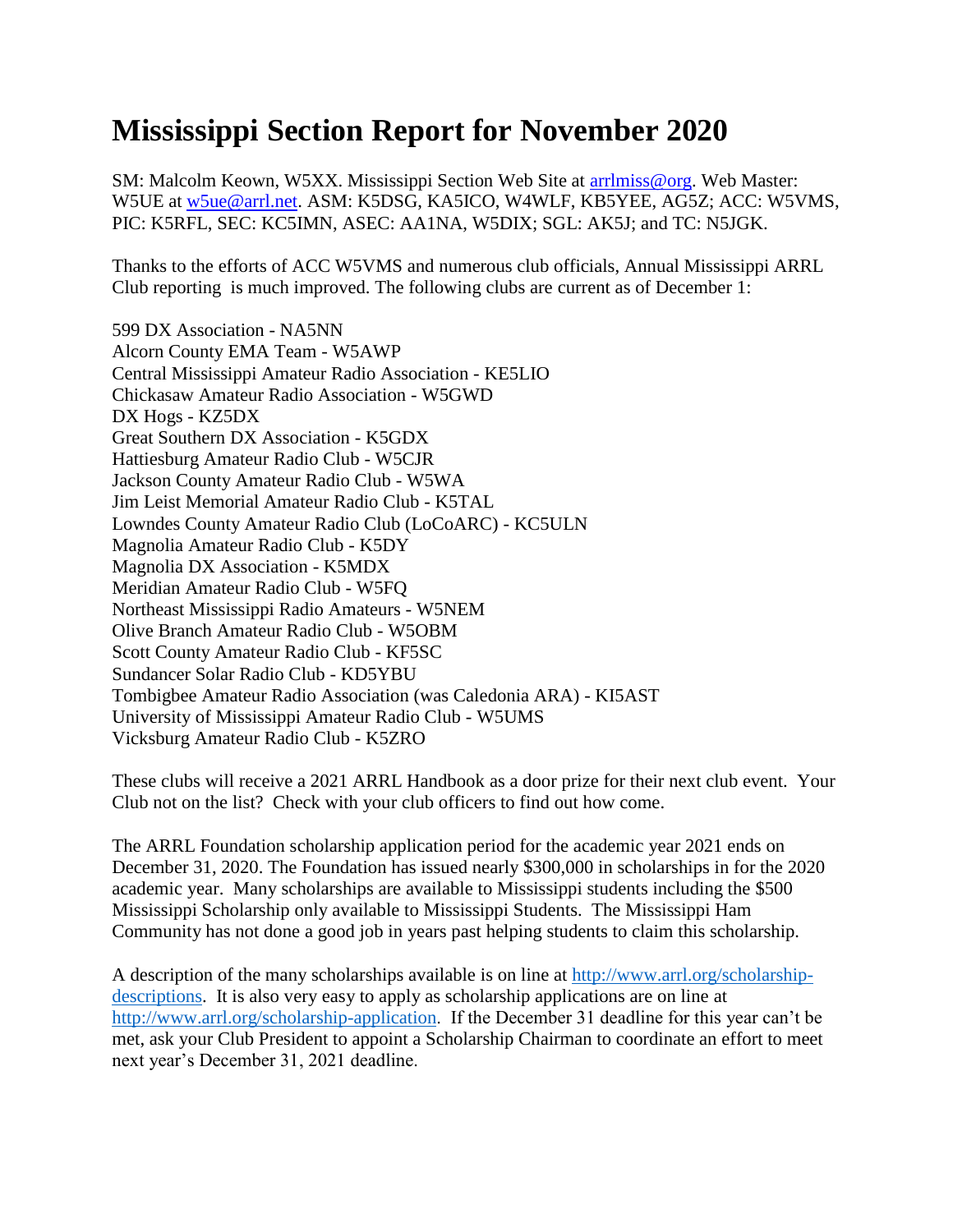If after 8 months of Covid is your club's only activity the weekly two-meter net? Is this getting dull? Try passing some traffic, shutting down the repeater and checking propagation, or at the end of the net playing the weekly free newscasts from ARRL Audio News (arrl.org/arrl-audionews) or Amateur Radio Newline [\(www.arnewsline.org\)](http://www.arnewsline.org/). These broadcasts are very informative and will keep you in the mainstream on Ham Radio activity during this period of isolation. Contact KD4VVZ at [kd4vvz@gmail.com](mailto:kd4vvz@gmail.com) if you need help doing this.

Don't forget our Annual New Year's Eve On-the-Air beginning at 11 PM on December 31 on 3862. Because we won't be able to have our Annual Section Meeting at the Capital City Hamfest, we will combine it with the New Year's Eve Party.

Need a club program for future in-person meetings? Have your past meetings been an hour of business that could have been handled in a Board Meeting? Are you tired of people yawning and looking at their watches? Consider one of the ARRL Learning Network presentations. These thirty-minute presentations on a wide range of Ham Radio are available to ARRL Affiliated Clubs and for personal use. There are currently eleven presentations available and seven more to be presented live in the immediate future (and then saved for future viewing). Get all the info at [http://www.arrl.org/arrl-learning-network.](http://www.arrl.org/arrl-learning-network)

ARRL Headquarters advises that W5XX submitted the only SM Nomination form for the twoyear term beginning April 1, 2021 and was declared re-elected.

And in EC comments Lauderdale County EC KB5SZJ reports that ARES is about ready to put WX5MEI-10 back on the tower at the Lauderdale Emergency Management Agency. Just a few more adjustments, and it will be ready. ARES has also been working on a new tower site in Clarke County. Hopefully, a new repeater will be on the air at the site, and it will be linked with the W5FQ repeater in Meridian in an effort to bring Lauderdale and Clarke Counties together so they can share more information during bad weather.

Further, Jackson County AEC K9EYZ reports that the ARES group is actively working with NBEMS messaging over the county-wide repeater to supplement voice operations.

And lastly, Desoto County EC KF5WVJ and KG5TTU assisted a local horse owner in moving two horses three miles on a public roadway on foot after they had gotten out of their home pasture. The EMA Director allowed them the use of a county EMA Vehicle equipped with lights and assisted the Desoto County Sheriff Deputy with traffic control on the route back to the home pasture. Brad and Ricky used 2M radios for communication since they had to keep a gap between them and the patrol car to protect the horses and owner from traffic. ARES is up to any job!

On your long-range calendar:

- New Year's Eve On the Air Party, 11 PM on 3862, December 31. POC: W5XX
- Capital City Hamfest, Trademart, Jackson, January 29-30, Cancelled. See you in 2022!!
- 2021 Mississippi QSO Party, April 3, POC: w5xx@cablelynx.com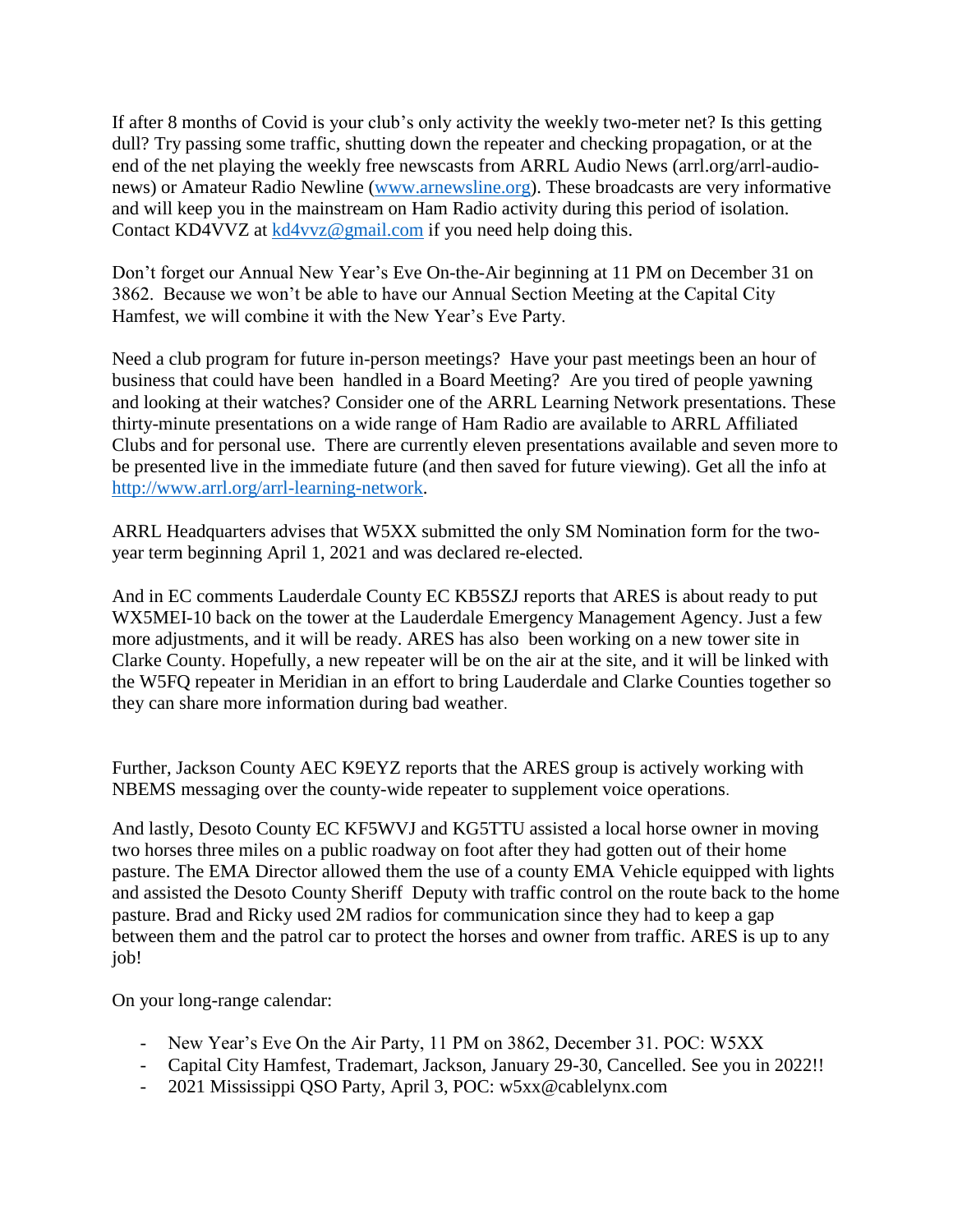Congratulations to KM4LRH on completing the ARRL EC-001 Introduction to Emergency Communications Course.

And congratulations to the following who upgraded in November: KF5KSA, Robert – Corinth; KI5KSA, Chase – Columbus; KF5ODP, Justin – Booneville; and N5SPJ, Don – Brandon.

Welcome to the following new Hams in Mississippi in November: KI5LXP, Adam – Long Beach; KI5LZE, Jon – Mooreville; KI5LZF, Bryan – Tupelo; KI5LZG, Kevin – Tupelo; KI5LZM, Curtis – Tupelo; KI5LZN, Taylor – Tupelo; KI5LZO, Ginger – Oxford; KI5MAT, KI5MAU, James – Wiggins; Joan – Petal; KI5MAV, Jeremy – Richton; KI5MAW, Anson – Petal; KI5MAX, Beau – Petal; KI5MAY, Jeremy – Petal; KI5MAZ, Randall – Richton; KI5MBA, Richard – Hattiesburg; KI5MBJ, Joseph – Petal; KI5MCE – Matthew – Byhalia; KI5MCF, James – Byhalia; KI5MCH, Benny – Hernando; KI5MCI, Joseph – Coldwater; KI5MCJ, Kevin\- Byhalia; KI5MCK, Marvin – Byhalia; KI5MCL, Mark – Byhalia; KI5MCM, William – Hernando; KI5MCN, Tina – Byhalia; KI5MCO, Deborah – Potts Camp; KI5MCP, James – Byhalia; KI5MDC, Dell - Vancleave; KI5MDD, Carl – Southaven; KI5MFD, TJ – Greenwood; KI5MFE, Keith – Meridian; KI5MFR, Jack – Flowood; and KI5MGO, John – Bay Saint Louis.

VE Tests resulted in 17 new Hams in Desoto County! K5OLV reports the Olive Branch Club held two sessions with 3 new Hams and 2 upgrades and were later assisted by the Tipton County ARC (TN) which held a test session resulting in 4 new DeSoto County Hams. Further, KF8PD reports that the Chickasaw ARA held one session resulting in 10 new hams. Thanks to the VE Teams for promoting Ham Radio in Desoto County!

And in Lee County N5VGK report the Area 51 Radio Group held two test sessions resulting in and 6 new hams and 3 upgrades. Good Show!

And lastly, in the Hattiesburg Area N5MZ reports he taught a one-day course at Petal High School followed by testing with assistance from the Marion County Exam Team and help from some local VEs. There were 4 Petal HS students, 3 PHS staff members, and 2 people from the community in the class, and all nine passed.

Thanks to all of the VE Teams in Mississippi that have kept new Hams and upgrade testing going in spite of Covid 19. Great Job!

Also welcome the following new ARRL Members in November: KG6DWR, Clay – Southaven; KF5JET, Paula – Banner; WD5JPN, Rufus – Amory; KI5JTR, Malcolm – Pontotoc; K4MFO, Milford – Picayune; KF5QEO, John – Bogue Chitto; AB4QW, Peter – Picayune; W5RCG, Robert – Long Beach; K5RPH, Larry, Lena; and KI4VKL, William – Picayune.;

ARRL Membership is now 984 up 2 from last month. Thanks to all who support ARRL Membership in Mississippi!

SEC/DEC Reports for November 2020: KC5IMN (SEC), and KB0ZTX (NW MS).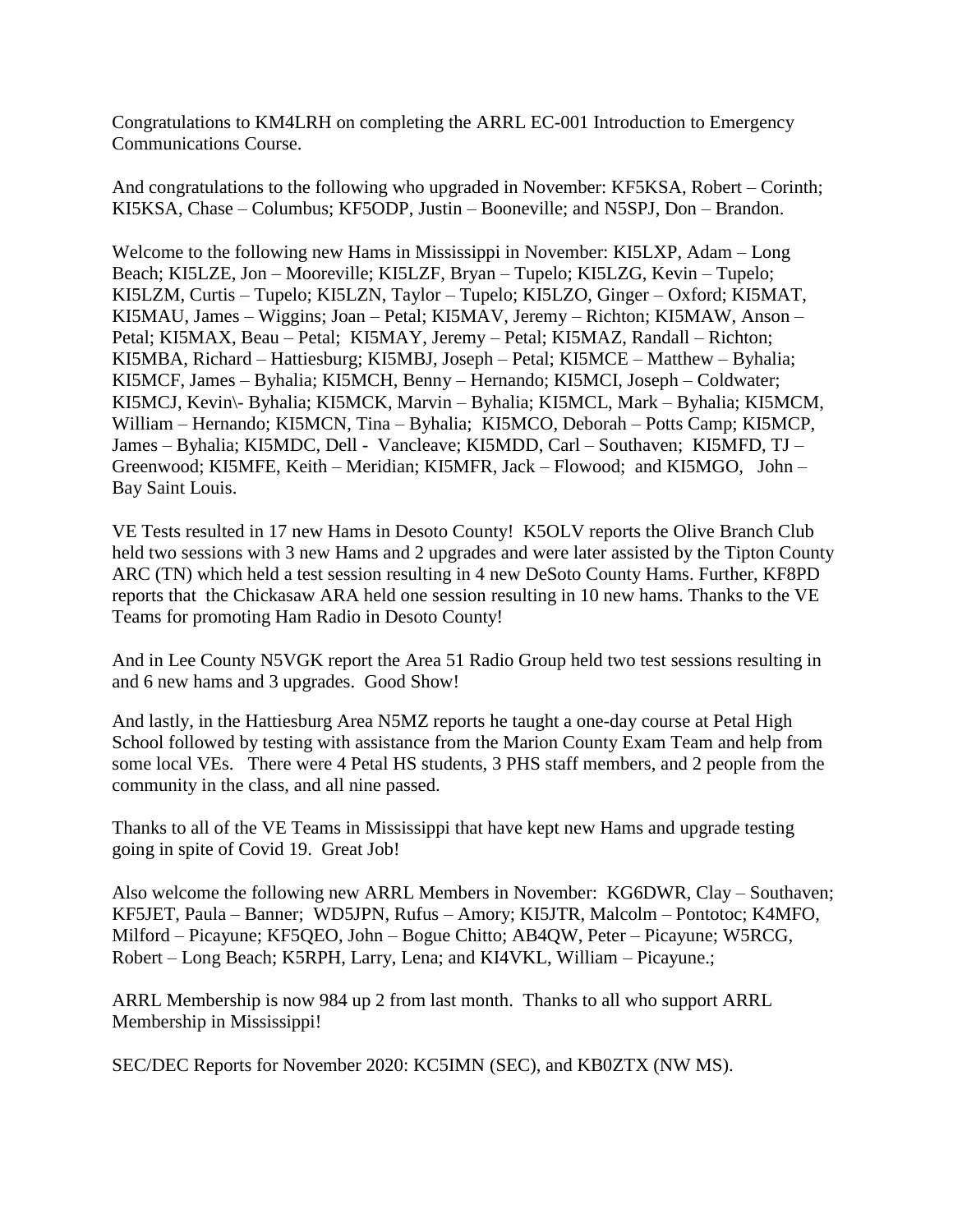EC Reports for November 2020: N5CRS (Jasper), K9EYZ (AEC Jackson), AE5FK (Walthall), KF5IAY (Carroll), KA5ICO (Chickasaw), N5KDA (Adams), NS5M (Washington), AF5NG (Marion), N5OMK (Oktibbeha), K1REZ (Scott), AG5RI (Harrison), AA5SG (Jones/Wayne), KB5SZJ (Lauderdale), KF5WVJ (DeSoto), KB5ZEA (Attala), and KB0ZTX (Marshall).

ACC Report: Scott advises that of fifteen clubs reporting in November eight updated their Annual Club Report. Further, five are meeting in person with another six starting in January; the rest are Zoom or over-the-air. These are difficult times.

Club Newsletter/Reports (Editor): the Meridian ARC Spark Gap (W5MAV)

HF Net Reports – sessions/QNI/QTC (Net Manager)

Hattiesburg ARC 10M Net 5/57/0 (KD5XG)

K5TAL 80M Net 4/60/0 (WV5Q)

Magnolia Section Net 30/1125/8 (KA5ICO)

MS Baptist Hams Net 5/17/1 (WF5F)

MSPN 30/2224/15 (W5JGW)

VHF Net Reports - sessions/QNI/QTC (Net Manager)

Adams County ARES 5/62/0 (N5KDA)

Attala County ARES 1/3.0 (KB5ZEA)

Capital Area Emergency Net 5/64/0 (K5XU)

Central Mississippi ARES Training Net 5/46/16 (KG5SQZ)

DeSoto County Training and Information Net 5/87/0 (KF5WVJ)

Delta ARA Net 4/125/0 (KF5IAY/NS5M)

Harrison County ARES 1/9/0 (AG5RI)

Hattiesburg ARC 2 M Net 5/74/3 (KD5XG)

Hattiesburg ARC 2 M Simplex Net 1/14/0 (KD5XG)